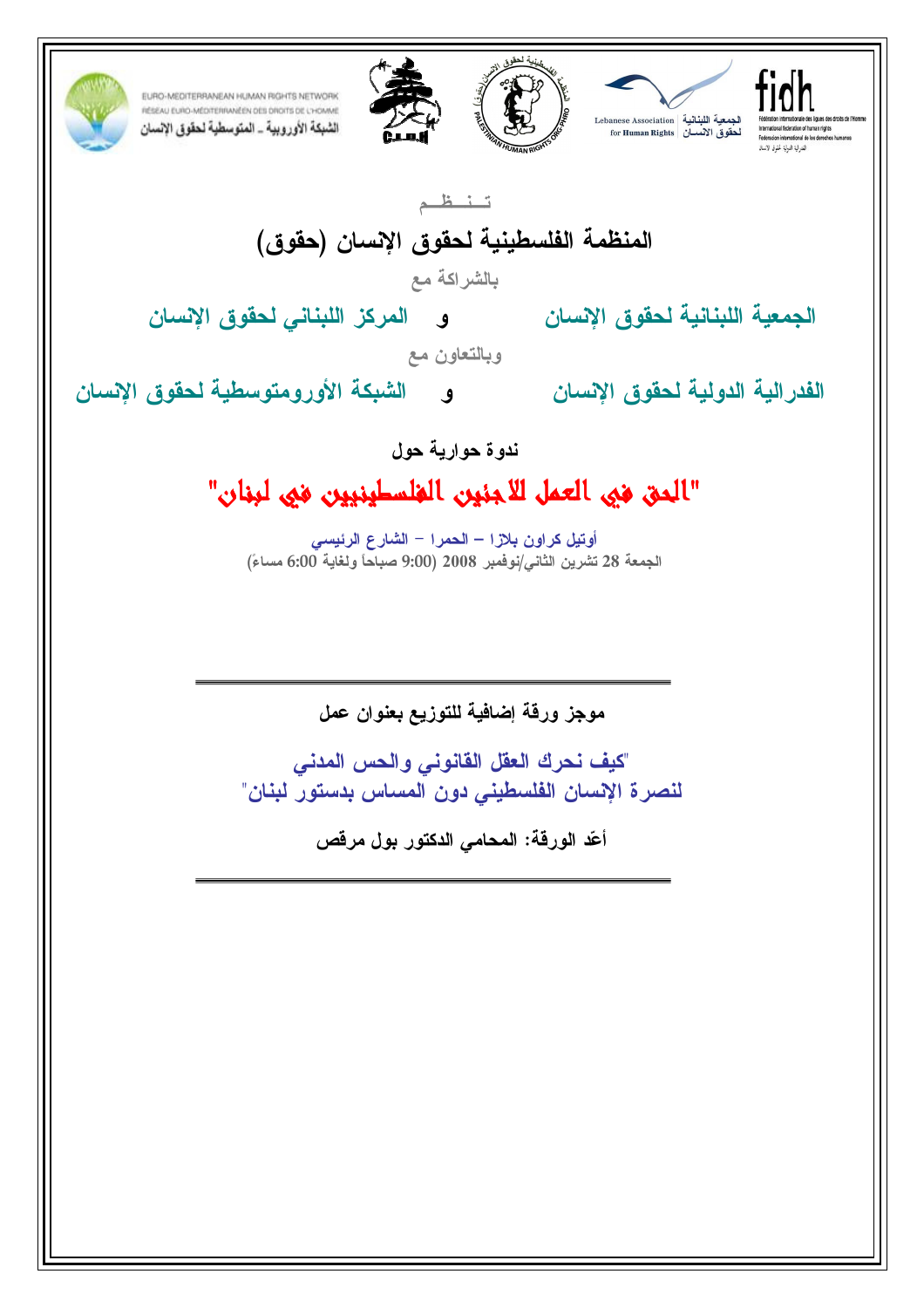

موجز "**ورقة إضافية**" للتوزيع بعنوان كيف نحرّك العقل القانوني والحسّ المدنى لنصرة الإنسان الفلسطيني دون المساس بدستور لبنان؟ مقدمة من المحامي الدكتور بول مرقص رئيس الجلسة الأولى في ندوة المنظمة الفلسطينية لحقوق الانسان حول " الحق في العمل للاجئين الفلسطينيين في لبنان" أوتيل كر اون بلاز ا، الحمر ا، 28 تشرين الثانبي 2008

لا نتزال قضية اللاجئين الفلسطينيين في لبنان نقلق الضمير الإنساني والوطني منذ عقود طويلـــة فيُحرمون من العديد من الحقوق الانسانية: الحقِّ في العمل وفي الانتساب إلى النقابات، الحقِّ في التملُّــك و السكن، حقَّ فاقدى الأور اق الثبوتية على الدولة بتنظيم وضعهم القانوني...

إن أبرز الأسباب التي تكمن وراء حرمان اللاجئين الفلسطينيين من حقوقهم، هي القـــول بخـــشية اللبنانيين من "التوطين". ذلك أن تكوين لبنان يرتكز على توازن دقيق بين طوائفه، بحيث يُخشى أن يؤدي التوطين إلى تعديل مفاجىء في الديمو غرافيا الطائفية فيفقد هذا التوازن ويتزعزع الإستقرار الداخلي.

يخالف الحرمان والتضييق اللاحقان بالفلسطينيين بذريعة منع التوطين، من جهة، الإعلان العالمي لحقوق الانسان والمواثيق الدولية التبي أبرمها لبنان.

> العدليّة، الطريق العام، سنتر الغزال، مقابل بيت المحامى، بيروت– لبنان  $+9611611717$  $+9613871657$ info@justiciabc.com www.justiciabc.com

فضلا عن أن مثل هذا الخرق الفاضح لحقوق الانسان الفلسطيني في لبنان لم يفءِ مـــن جهــــة ثانية، بالاستقر ار المر اد منه، سواء بالنسبة للبنانيين أو بالنسبة الفلسطينيين، وسواء كان ذلك على المستوى السياسي أو على المستوى الأمني، من جهة ثانية.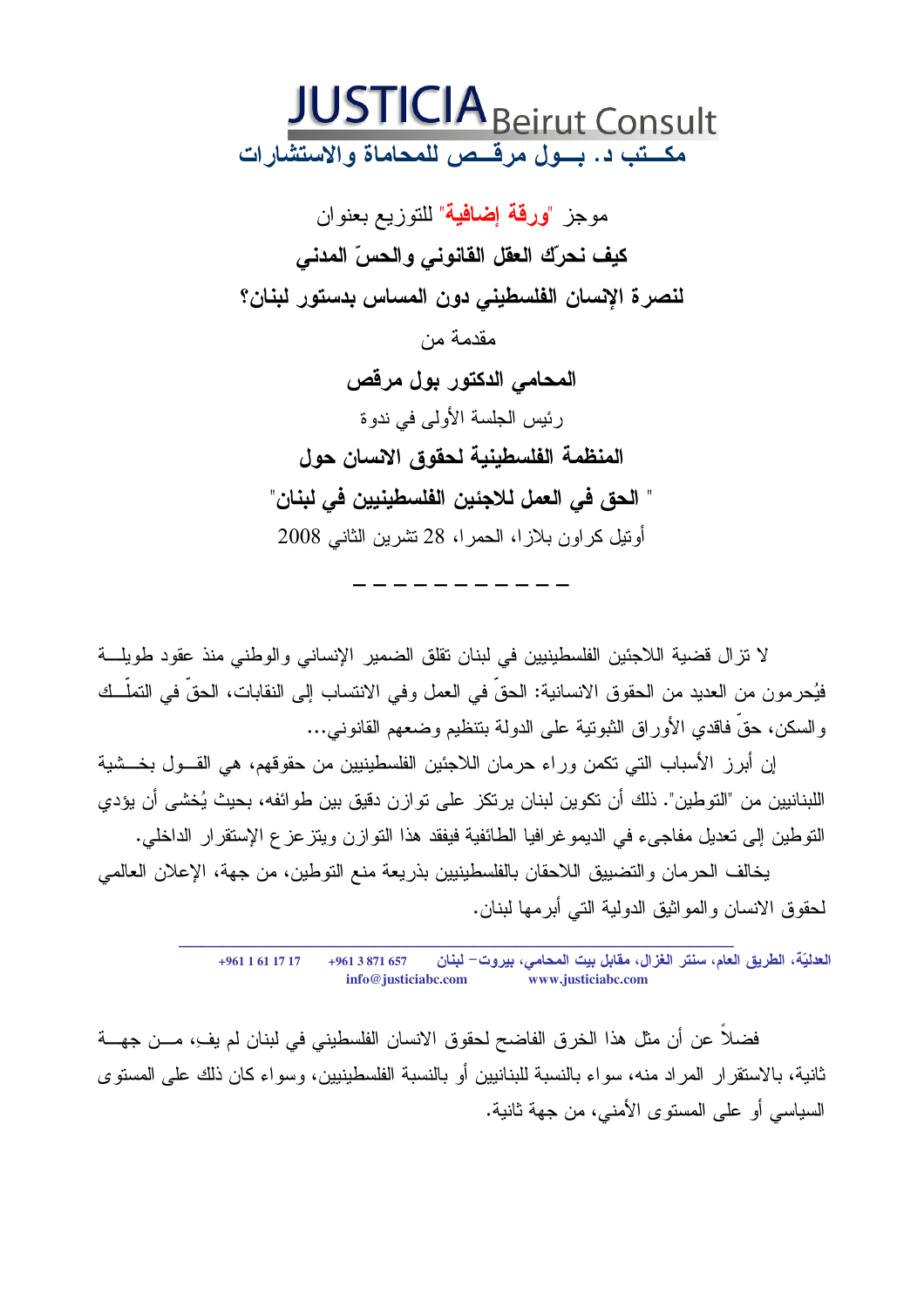فحقوق الانسان، لاسبما الاجتماعية الاقتصادية منها، هي حقوق لصبقة بالإنسان لكونه إنساناً وليس بوصفه مواطنا أو مستوطنا. ولطالما جرى إستخدام شعار "منع للتوطين" للفلسطينيين في لبنان لحرمانهم من هذه الحقوق الأساسية حتى انضح من وراء هذا الشعار كلام حق يُراد به النوظيف السياسي.

لا نتعارض "حقوق الفلسطينيين" مع "منع التوطين" المتعارف عليه لبنانيـــاً وفلــسطينياً، وتاليـــاً المطلوب ليس اختيار أحدهما وإهمال الآخر بل السعى للتوفيق بينهما.

إن الحال اللانسانية والمنافية للكرامة البشرية التي يعيش اللاجئون الفلسطينيون في ظلُّها، خصوصاً على مستوى الحقِّ في العمل والحقِّ في السكن ووضع فاقدي الأوراق الثبونية، يُضاف إليها ضرورة دعم دبلوماسية الحق في العودة، ندفعنا إلى اقتراح حلول تشريعية وقانونية ناجعة، نرتكز على الحس الإنساني من جهة، وتحظى بمقبوليّة سياسية من جهة أخرى. ذلك أن من شأن اجتراح الحلول لتوفير الحقوق الاقتصادية والاجتماعية للفلسطينيين وفق شروط معينة، بما لا يؤدّي إلى التوطين، أن يقى لبنان مخاطر أمنية وإشكالات نتنج عن التضييق بل الخناق والحصار الاقتصادي والاجتماعي المضروب على الفلسطينيين وأن يفسح المجال أمام نتشيط حركة العرض والطلب في سوق العمل اللبناني خصوصاً مع الهجرة المؤلمة للعديد من اللبنانيين ونراجع العمالة السورية اليوم.

نأخذ في كلامنا بالاعتبار خصائص المجتمع اللبناني من حيث التوازن الطائفي والسكاني ومساحة لبنان وتركيبته الاجتماعية والفراغ و/أو التمييز التشريعي والقانوني الحالبي وعدم وجود تعريف قسانوني للأجئين الفلسطينيين<sup>1</sup>... كذلك نأخذ بالإعتبار الخطوات القانونية والتدابير الحكومية التـــى اتخـــذت فـــى الأعوام القليلة المنصرمة والجهود التي نبذلها لجنة الحوار اللبناني– الفلسطيني والتي أنسشأتها حكومسة الرئيس فؤاد السنيورة في تشرين الثاني من العام 2005 والتي أبرزت توجّهاً جديداً لمعالجة قضايا ملــف مزمن أهمل أو صودر على مدى ثلاثين عاماً وأكثر ما يؤشَّر إلى نوجّه للحكومة اللبنانية لتـــرميم هـــذه العلاقات ليس على قاعدة سياسية فحسب بل وقانونية أيضاً تزيل التشويه الذي يلحق بلبنان على مــستوى ملف حقوق الإنسان دولياً. وفي هذا الإطار كانت خطوات عدّة لا مجال لذكر ها جميعها هنا.

ثمة إقتراحات عدة مقدمة على الصعيد القانوني، خصوصاً من الجهات الفلسطينية، لتحسين ظروف عيش اللاجئين الفلسطينيين عموما، وهذه الإقتراحات نتعلق بإصدار نشريعات في الموضوعات التالبة2:

– منح اللاجئين حق العمل في لبنان.

وذلك بنسحب على الدول التي بنواجد فيها الفلسطينيون باعتبار أن معظم القوانين صيغت على خلفية الحال المؤقتة والإستثنائية التي نشأت عام 1948، وهي لـــم <sup>1</sup> تأخذ في الإعتبار إمكان استمرار المسألة وتفاقمها عقوداً عدة. ممثلية منظمة التحرير الفلسطينية لدى الجمهورية اللبنانية–المكتــب الإعلامـــي، لجنـــة الدراســـات: اللاجئون الفلسطينيون في لبنان "فاقدو الأوراق الشونية"، دراسة إحصائية، 2007/2/1، ص 8.

<sup>–</sup> حاجات اللاجئين الفلسطينيين في لبنان (دراسة ميدانية)، صادر عن ممثلية منظمة التحرير الفلسطينية لدى الجمهورية اللبنانية–المكتب <sup>2</sup> الإعلامي، لجنة الدراسات- ص 28 وص 29.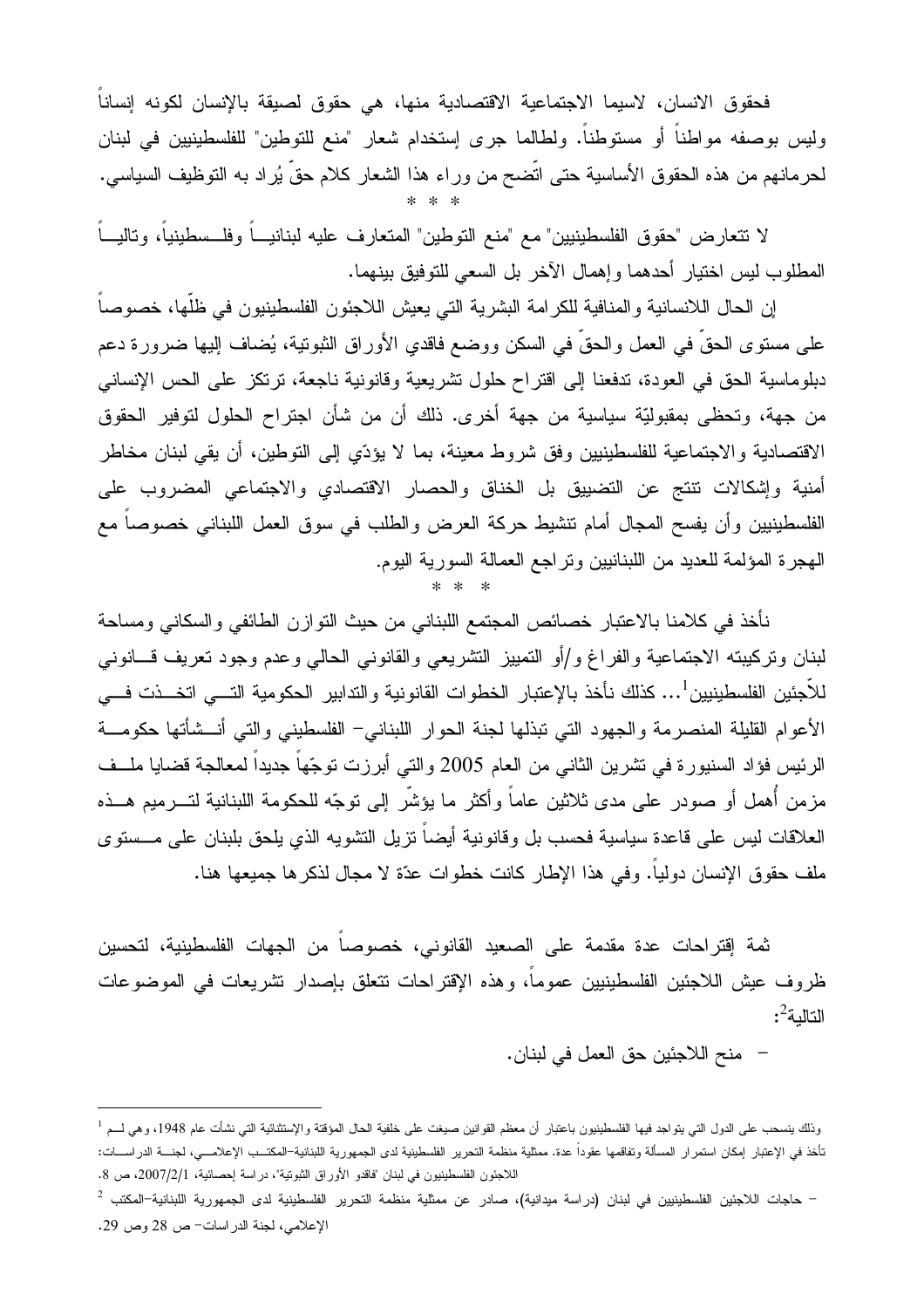– السماح بالنملك العقاري وفق شروط معينة، أو على الأقل لأغراض السكن. – السماح بإدخال مواد البناء إلى المخيمات الفلسطينية. – تتظيم عمل المؤسسات الفلسطينية غير الحكومية.

ثمة عدد من الإقتراحات التي يُمكن، في حال تحقَّقت، أن تحسَّن ظروف عيش اللاجئين الفلسطينيين في لبنان بعد درس المحاذير السياسية والتأثيرات الديموغر افية للاقتراحات أعلاه بما لا يزعز ع التـــوازن والإستقرار اللبناني الداخلي.  $* * *$ 

يظهر جلياً للمعنيين أن القوانين اللبنانية التي ترعى شؤون اللاجئين الفلسطينيين، غير واضـــحة وغير ملائمة لرعاية مسألة بهذا الحجم، إذ أن عزم لبنان على الشروع في إجابة المطالـــب الإجتماعيـــة للفلسطينيين بالمقدار الذي يتلاءم ومصالحه الوطنية العليا – خصوصاً وأن جلَّ هذه الاقتراحات مـــشروع من الناحية الإنسانية– يلزمه عندئذ استصدار قوانين واضحة من أجــل مطابقـــة سياســـاته الإجتماعيـــة والقانونية تجاههم مع المعايير الدولية والسماح لهم بعيش حياة كريمة الى حين حلِّ مسألتهم دون المساس بمصالحه الوطنية وتوازنه الإجتماعي والديموغرافي. يجدر التأكيد في هذا السياق، بأن التشديد على حق العودة، وعلى الحياة الكريمة، معاً، وبالمقدار عينه، هما مطلبان مدعومان من القانون الدولي ومن جامعة الدول العربية، من خلال قراراتها منذ عام 1950.

من أجل النوصل إلى حل نهائي لمسألة اللاجئين الفلسطينيين، و هي إنسانية في الدرجـــة الأولــــي وسياسية في الدرجة الثانية، نرى أنه يجب على السلطات اللبنانية تعديل القوانين الحالية على نحسو أقسل تشدداً، من أجل منح الحقوق الإنسانية الأساسية لأشخاص قضوا جلَّ عمر هم، إن لم يكن كلُّه، في لبنـــان وليس لمهم مكان أخر يلجأون إليه. ورغم أن القوانين اللبنانية لا تعترف إلا باللاجئين الذين أتوا إلى لبنان قبــل عـــام 1962، فإنها لا تحول دون اعتراف السلطات باللاجئين الذين قدموا حتى عام 1987، تاريخ إلغاء اتفاقية القاهرة. وتاليبًا، يُستحسن شمول الفلسطينيين الذين قدموا إلى لبنان حتى 1987، بأي حل سيتم اعتماده<sup>3</sup>، على أن يكون الاعتراف اللبنـــاني الرسمي بحقوق هؤلاء محصوراً بحقوقهم الإنسانية بمنأى عن أي حديث عن حقوق سياسية<sup>4</sup> (خدمات صـــحية واستــشفاء، تعليم، خدمات عامة لائقة).

الحق في العمل

الحق في العمل هو أكثر ما يعاني منه الفلسطينيون لأنهم في ظلٍّ عدم إمكان العمل يسودهم مجتمعهم الفقر وتغزوهم الأفكار الأصولية المتطرّفة التي تستفيد من هذا الحرمان، فيضحون بذلك قنابل موقونة نهدّد المجتمع اللبناني.

<sup>-</sup> Falling Through the Cracks - Legal and practical gaps in Palestinian refugee status. A case study of unrecognized refugees in Lebanon- p. 120 - Revised edition, December 2005, published by Frontiers, Ruwad Association, funded by the Embassy of Finland.

مع ضرورة فكَ الالتباس بين ما تعنيه كل من الحقوق "المدنية" والحقوق "السياسية" منعاً للتوطين ِ <sup>4</sup>